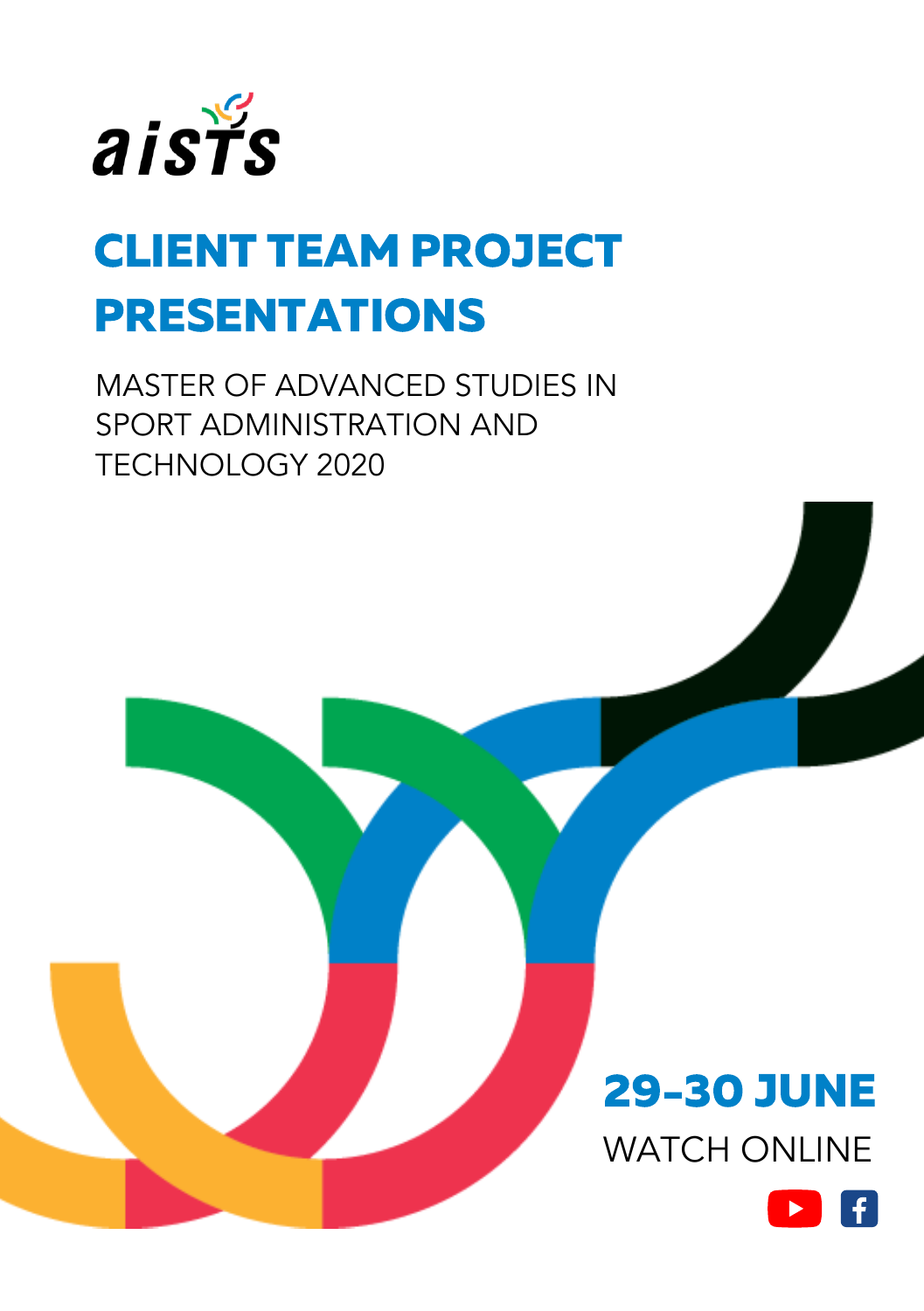# MONDAY 29TH JUNE

#### 9:00-10:00

Client: International Olympic Committee (IOC).

Topic: Analysisof the IOC Athletes' Entourage Commission: Current resources for entourage members anddeveloping recommendationsto enhance the support for Entourage

The central idea of the brief is to review the existing engagement the IOC has with the athletes' entourage andidentify opportunities forimprovements tothe ways in which the IOC Athletes' Entourage Commission (AEC) can better assist entourage members in supporting their athlete, as well as raising awareness about the important role of the entourage.

### 10.20-11.20

#### Client: World Dance Sport Federation (WDSF)

### Topic: Developing an effective and long-term (2020-2024) Information and Education Anti-Doping Program (IEAP)

The WDSF is currently implementing a long-term strategy to inform and educate the stakeholders involved in the practice of DanceSport disciplines at all levels on anti-doping/clean sport. This initiative takes place in a context, where for the first time in history, a DanceSport discipline (Breaking) is provisionally included in the Paris 2024 Olympic Games.In this regard, the project looks to help develop an effective and long-term Information and Education Anti-Doping Program (IEAP) for DanceSport.

### 11.40 - 12.40 Client: Lausanne 2020 Topic: Lausanne 2020 Youth Olympic Games Impact & Legacy

To ensure the Lausanne 2020 Youth Olympic Games goes beyond a2 weekevent, Lausanne 2020hasput in place 5 commitments. This project aims to document, measure and critically assess these 5 commitments andthe impact they have to make Lausanne 2020 a sustainable event and be a longlasting benefit to the city and region.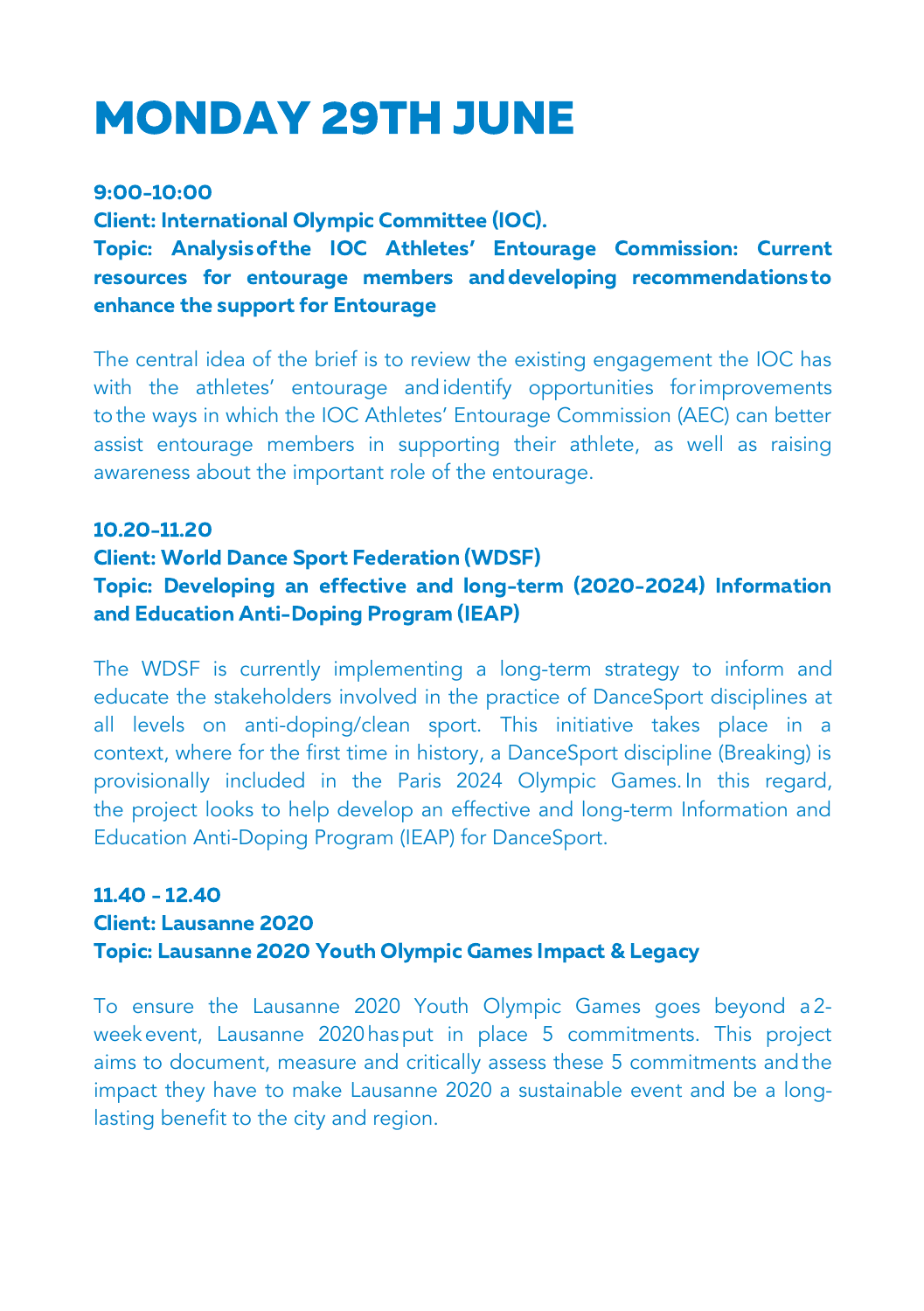# MONDAY 29TH JUNE

### 13:45 - 14:45

Client: FIFA

Topic: An analysis of the current situation of football coaching for women

Football governing bodies have put in place different strategies to not only increase the number of female coaches entering the game but also expand the amount of opportunities at the highest level of the sport. With that said, there is a lack of literature in this field and research is needed to better understand the global situation of female coaches in football at all levels. The project looks at understanding the current situation of women in coaching positions in football at both club and national team levels and analyses programmes or frameworks run by different sporting bodies (clubs, leagues, federations and confederations) that enable more women in coaching positions within the game.

### 15.05 - 16.05

### Client: International FederationforSports Officials (IFSO) Topic: An Inquiry into the selection criteria of Sports Officials by International Sports Federations

The IFSO wishes to better understand the selection criteria, demographics, and theofficial training/qualifications required by International Sports Federations pertaining to World Championships and the Olympics Games. Further to this, amarket analysisof the current sponsor industries and companies investing in Sport Officials, IFs and major European events is analysed.

### 16.20 - 17.20 Client: Forward Event Topic: The World Fit Games – A Strategic Concept Proposal

A lot of new multi sports events are being created around the globe, but not all are successfully being expanded globally. This project investigates the feasibility of a mass participation sports such as fitness competition, in particular a need for the World Fit Games, and its place in this landscape and which new markets would be best suited to hosting such events in the future. The team will create a pitch package to present the event to host cities, sport governing bodies and potential sponsors.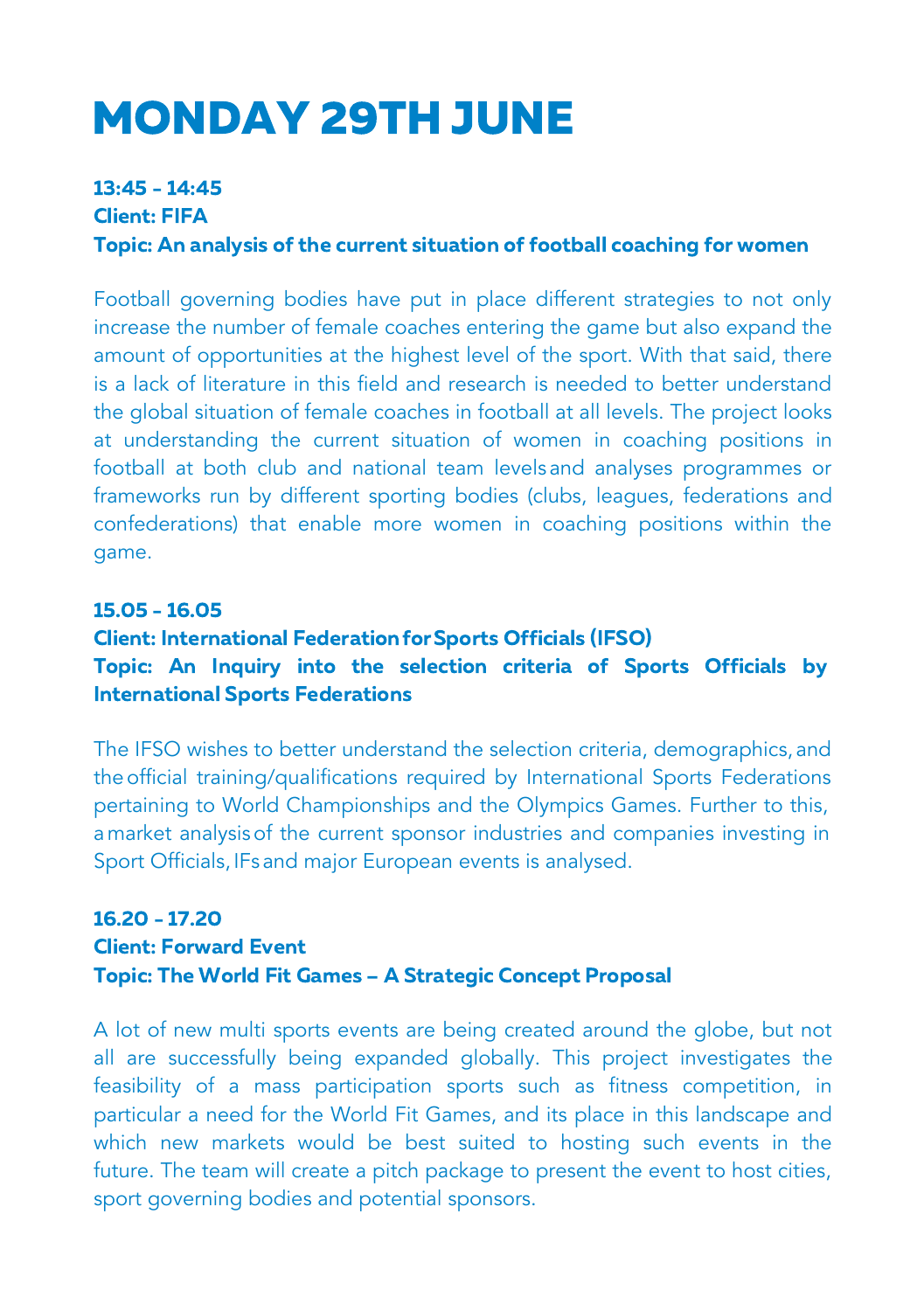# TUESDAY 30TH JUNE

## 9:00 – 10:00 Client: International Testing Agency (ITA) Topic: A Clean Sport Education Plan

With education a rapidly growing area of importance and interest for the ITA's clients and many other sport system stakeholders, this project will create an education plan that focuses on doping prevention and empowerment of clean athletes. The primary goal is to create a core plan proposal that can be later customised based on stakeholder priorities and available resources.

### 10:20-11:20

### Client: International Olympic Committee (IOC)

Topic: Pilot approach for the measurement of human legacies of the Winter Youth Olympic Games: Lausanne 2020

Human legacies such as youth empowerment and development of skills and talents are at the heart of the Winter YOG Lausanne 2020. Nevertheless, there is limitedresearchon how these legacies should be defined, monitored and measured.This pilotresearchaims to evaluate the most effective approach to effectively follow up such legacies over time.

### 11:40-12:40

## Client: International Olympic Committee (IOC) Topic: Olympic Games Legacy Capture Project: A Cross-Case Analysis & Evolution Study

This project conducts a cross-case analysis of Olympic Games legacies and is an opportunity to explore and use extensive data captured to determine trends of the Games' legacies throughout time that could offer new possibilities to proactively foster and shape legacies for future editions of the Olympic Games.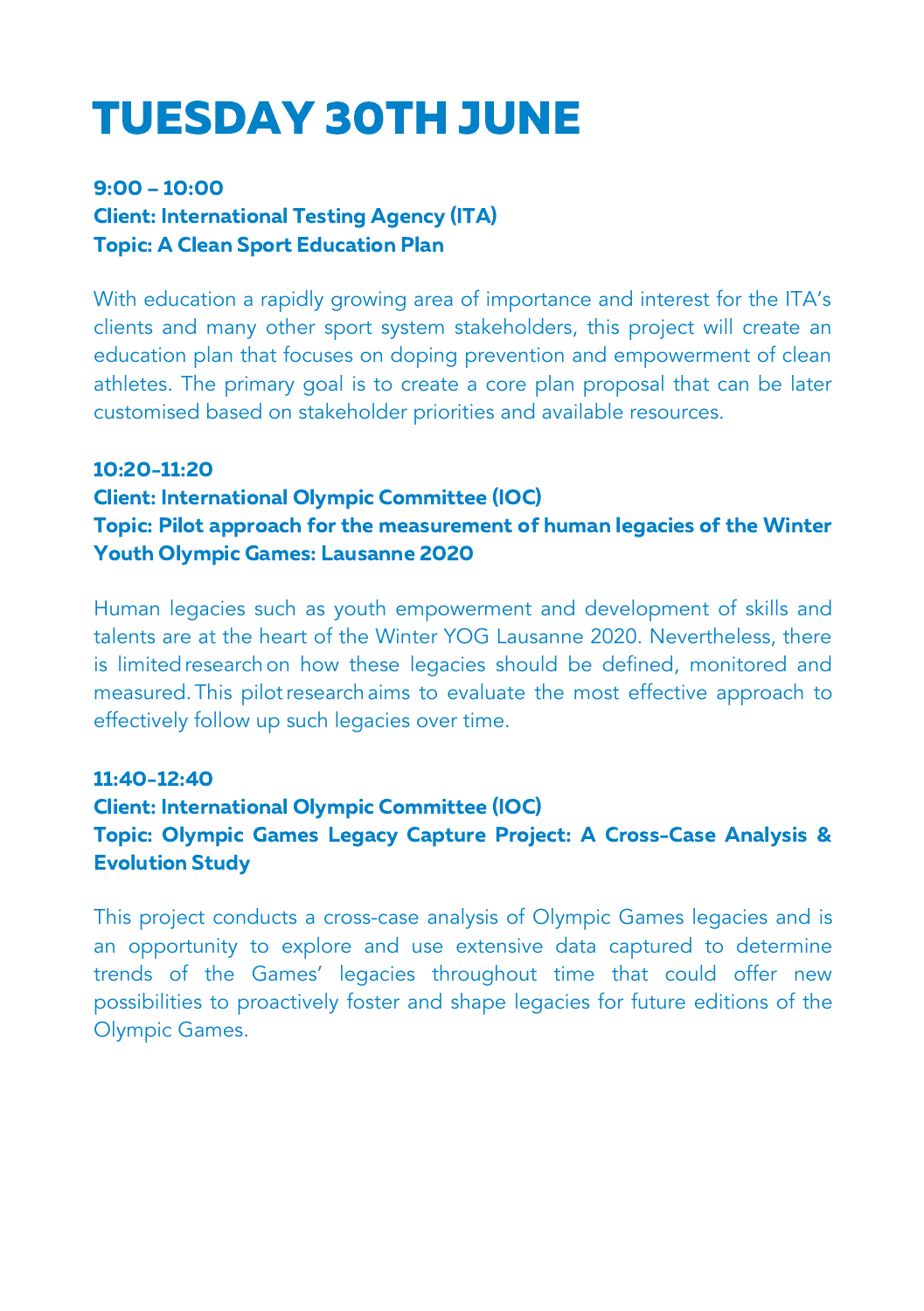# TUESDAY 30TH JUNE

#### 13:45-14:45

Client: World Athletics

Topic: A Re-conceptualisation of World Athletics Event Delivery Guidelines

This project presents a draft World Athletics event manual which amends the best practices for each event delivery functional area in hosting a World Athletics Series (WAS) event. These amendments allow organising committees (OCs) to better evaluate the processes involved and manage WAS Events functional areas across the bidding, planning, operation and delivery phases. The main objective of the project was to make World Athletics and the respective OCs more closely aligned in order to make WAS Event delivery more effective, efficient and sustainable in the long run.

### 15:05-16:05

#### Client: Populous

Topic: Social media and the business of global live events: How are organisers and attendees using Social Media in relation to live events and how do they interact with each other?

Populous engaged the AISTS team to consider the rise of global live events (social, economic), and the main trends behind it. The project looks at thehypothesis that this has coincided and is tied to the rise and growth of digital and social media.The team will undertake a series of case studies to investigate this hypothesis.

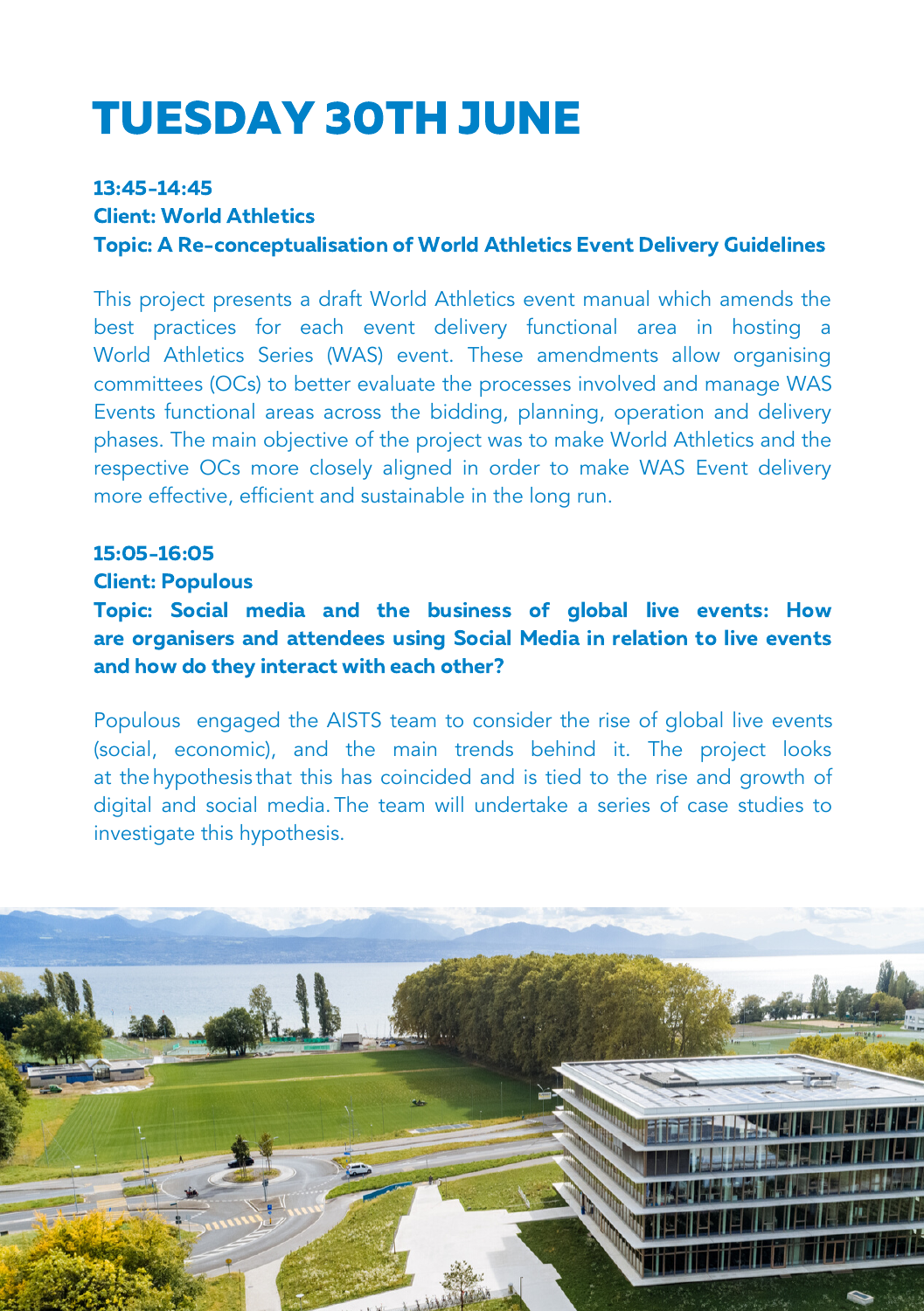# SCHEDULE AT A GLANCE

#### MONDAY 29TH JUNE

9:00 – 10:00 Client: IOC Analysisofthe IOC Athletes' Entourage Commission:Current resources for entourage members anddeveloping recommendations to enhance the support for Entourage.

10.20 - 11.20 Client: World Dance Sport Federation (WDSF) Developing an effective and long-term (2020-2024) Information and Education Anti-Doping Program (IEAP) for DanceSport.

11.40 - 12.40 Client: Lausanne 2020 Lausanne 2020 Youth Olympic Games Impact & Legacy.

13:45 - 14:45 Client: FIFA An analysis of the current situation of football coaching for women.

#### 15.05 - 16.05

Client: International Federation for Sports Officials (IFSO) An Inquiry into the selection criteria of Sports Officials by International Sports Federations.

16.20 - 17.20 Client: Elite Event Management (World Fit Games) The World Fit Games – A Strategic Concept Proposal

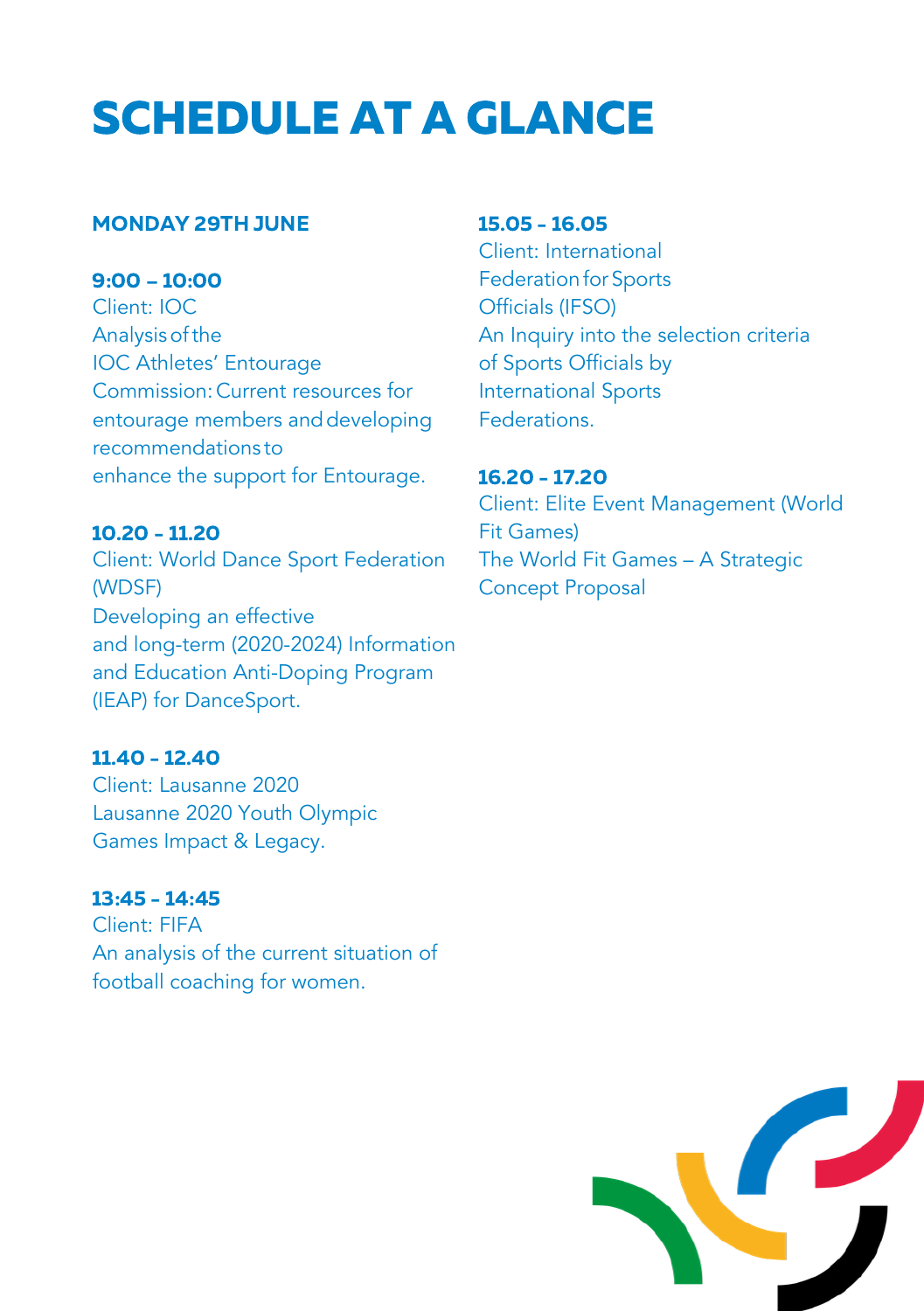# SCHEDULE AT A GLANCE

### TUESDAY 30TH JUNE

9:00 – 10:00 Client: International Testing Agency (ITA) A Clean Sport Education Plan

### 10:20-11:20

Client: International Olympic Committee Pilot approach for the measurement of human legacies of the Winter Youth Olympic Games: Lausanne 2020

### 11:40-12:40

Client: International Olympic Committee Olympic Games Legacy Capture Project: A Cross-Case Analysis & Evolution Study

### 13:45-14:45

Client: World Athletics A Re-conceptualisation of World Athletics Event Delivery Guidelines

### 15:05-16:05

Client: Populous Social media and the business of global live events: How are organisers and attendees using social media in relation to live events and how do they interact with each other?